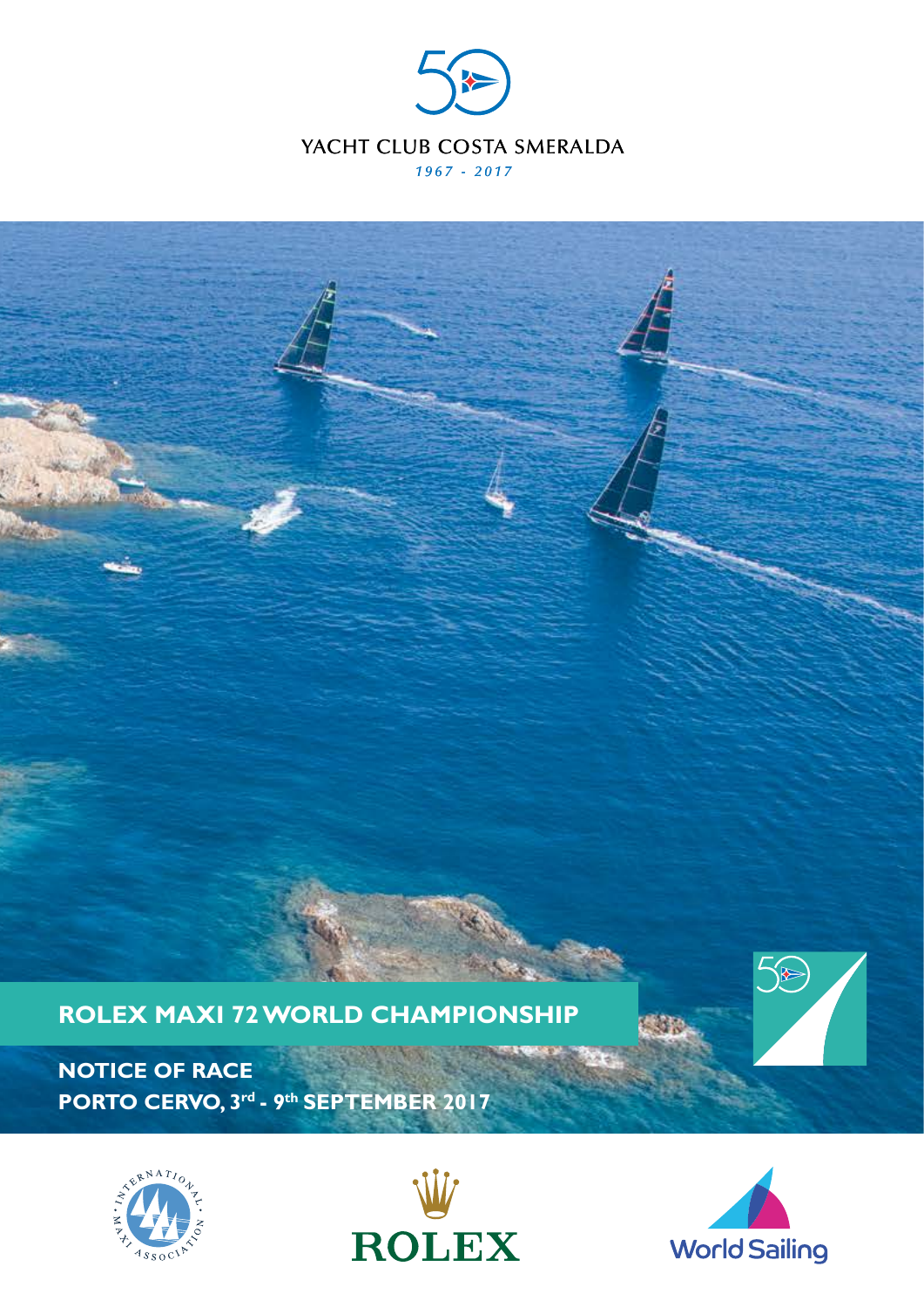

# **1. ORGANIZING AUTHORITY (O.A.) AND VENUE**

1.1 The Rolex Maxi 72 World Championship is organized by the Yacht Club Costa Smeralda (YCCS) and the International Maxi Association (IMA) in conjunction with the Maxi 72 Class. 1.2 The event will be sailed in the waters of Porto Cervo from  $3<sup>rd</sup>$  to 9<sup>th</sup> September 2017, within the Maxi Yacht Rolex Cup. The regatta headquarters will be located at the YCCS. 1.3 The event sponsor is Rolex SA.

### **2. RULES**

2.1 The 2017 Rolex Maxi 72 World Championship will be governed by:

a) The rules as defined in the World Sailing Racing Rules of Sailing (RRS 2017/2020):

b) The World Sailing Offshore Special Regulations (2016 /2017) as follows:

1. Cat. 3 including the local requirement to carry liferafts (the Maxi72 Class may set additional requirements on quality and location);

2. Jackstays are not required to be fitted on deck (amends OSR 4.04);

3. According with OSR 3.28.3.b) a minimum of 50 litres of fuel is required while racing.

- c) 2017 Maxi 72 Rule, Bylaws and interpretations:
	- 1. The SI shall give the wind speed limit for class rule C.1.2.1.a;
	- 2. Class rule C.2.4 (guests) applies, one bona fide guest may be added on basis of the conditions as set in class rule C.2.5.
	- 3. Compliance with the Maxi 72 Class Weighing Protocol (Appendix 3 Class Rule) is mandatory;
	- 4. The 2017 Maxi 72 Wild Card Invitation Option (Class Rule B.1.3), including the conditions set in Class Rule B.1.3 (2), applies.
- d) FIV Prescriptions 2, 4, 5, 6, 9, 10 and 11 apply

([http://www.sailing.org/tools/documents/20172020ITAPrescriptions-\[22391\].pdf](http://www.sailing.org/tools/documents/20172020ITAPrescriptions-%5b22391%5d.pdf)). All the Italians competitors shall be FIV members and have a valid medical certificate.

e) The SI including all the Appendices.

2.2 The OA reserves the right to amend this NoR. Any amendments prior to  $3<sup>rd</sup>$  September 2017 will be emailed to owners whose entries have been accepted and will also be posted on the official website (www.yccs.com). Amendments to this NoR after 3<sup>rd</sup> September 2017 will be posted on the Official Notice Board, on the official website and copies will be available from the YCCS Regatta Office.

2.3 The registration nationality of a boat is indicated by the owner of the boat as set out in the entry form (FLAG section). If not indicated the sail number and/or the owner's nationality will be used.

2.4 The official language of the 2017 Rolex Maxi 72 World Championship is English. If there is a conflict between languages the English text will take precedence.

## **3. ADVERTISING**

3.1 Advertising shall only be displayed in accordance with Regulation 20 – World Sailing Advertising Code and, for Italian boats only, the "*Normativa 2017 per l'esposizione della pubblicità nelle manifestazioni veliche in Italia".*

3.2 Boats will be required to display the following throughout the period starting one hour after the completion of registration and ending one hour after the finish of the last race of the regatta:

- (a) Sponsor's pennant on the backstay;
- (b) Sponsor's decal on each side of the bow;
- (c) In addition, boats will be required to display the event battle flag and a sponsor pennant on the forestay throughout the same period but only while moored.
- 3.4 The OA will supply the pennants, decals and flag at registration.

3.5 The OA may also require the installation, at no cost to competitors, of on board video cameras for the official television production and/or a tracking system.

3.6 Boats intending to display advertising during the regatta shall state in the entry form the nature of such advertising. All advertising shall be approved by the OA.

3.7 Boats are responsible to inform advertisers and sponsors that no activities advertising any brand will be permitted ashore within the Marina area without the consent in writing of the OA obtained before the start of the regatta.

## **4.ELIGIBILITY**

4.1 The 2017 Rolex Maxi 72 World Championship is open to all boats with a valid 2017 Maxi 72 Certificate, as well as boats with a valid 2017 Endorsed IRC Certificate and Maxi

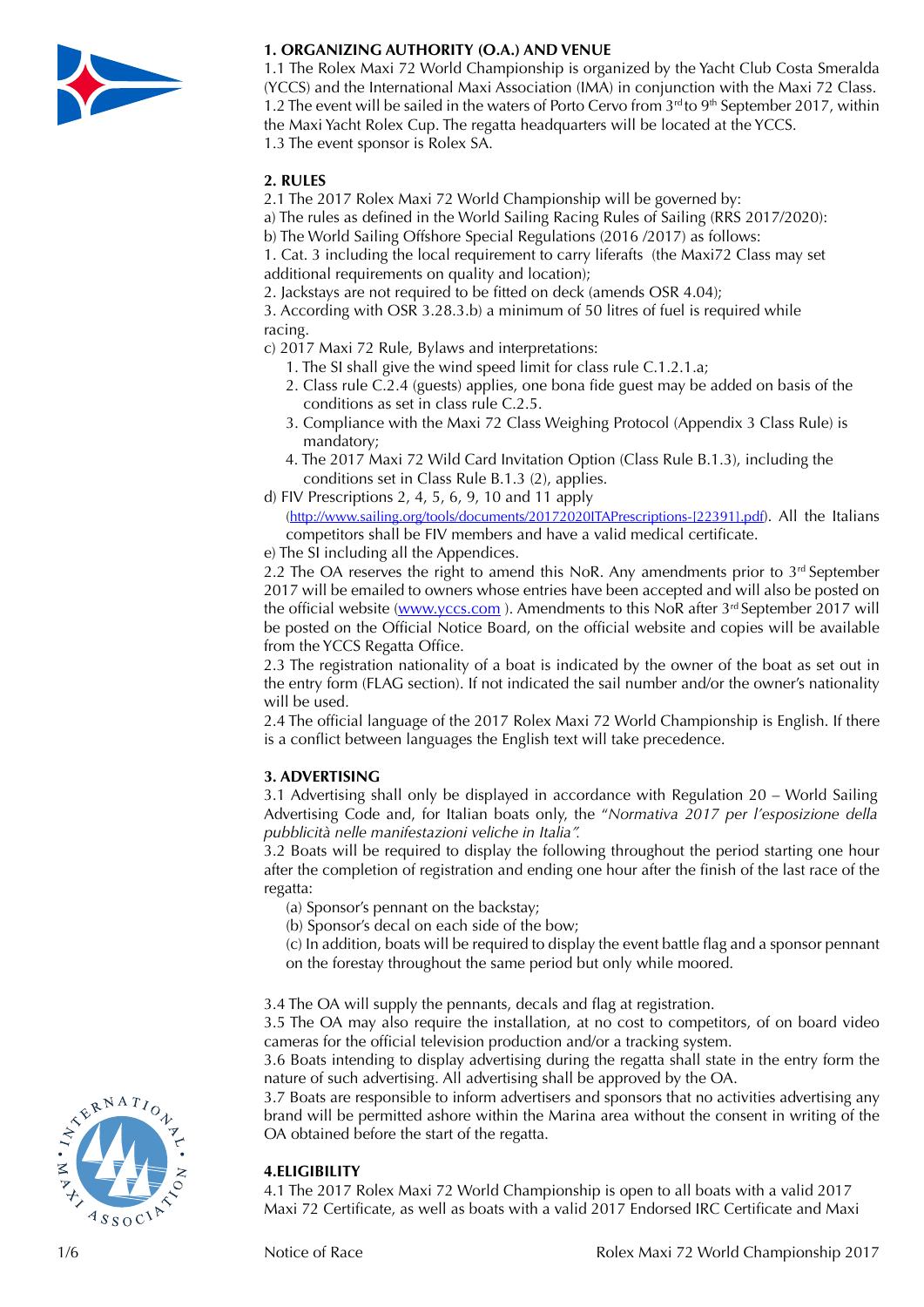

72 Class confirmed Wild Card invitation (Class Rule B.1.3). 4.2 All competitors shall comply with World Sailing Regulation 19 Eligibility Code.

# **5. ENTRIES, ENTRY FEES**

5.1 Entries shall be made on the Entry Form available on the event website [\(www.yccs.com](http://www.yccs.com)), and shall be received duly completed, by the YCCS Race Office no later than 21<sup>st</sup> July 2017, accompanied with an Endorsed IRC Certificate plus a copy of a valid Class Certificate, or with an Endorsed IRC Certificate plus Wild Card Invitation, and with a non-refundable Entry Fee of € 2.500,for YCCS/ IMA / Maxi 72 Class Members (€ 3.000, for Wild Card Non Members).

5.2 Entries received after 21<sup>st</sup> July 2017 will require the payment of an additional fee of  $\epsilon$ 1.500. For late entries moorings are not guaranteed and mooring fees are not included in the entry fee.

5.3 Endorsed IRC certificate updates, plus the required Maxi 72 Class certification, shall be received by the OA not later than 18.00 on  $29<sup>th</sup>$  August 2017. Any changes to Rating Certificates after 18.00 on 29<sup>th</sup> August 2017 may only be made as a result of change of sail dimensions (deadline certificate arrival with OA 18.00 on 1<sup>st</sup> September).

Boats that do not comply with the registration requirements by the deadline specified by the Notice of Race may be subject to a 1% penalty added to elapsed time for all races without a hearing. This changes RRS 63.1.

5.4 The entry fee can be paid by Credit Card (VISA or MASTERCARD) or by bank transfer as stated in details on the entry form. If the payment is made by bank transfer, a copy of the transfer confirmation is to accompany the entry form.

5.5 The official forms will be provided by the OA and published on the YCCS website. To qualify as a competitor the following shall be lodged with the YCCS Race Office prior to the close of registration (if not required earlier by rules above) at 16.00 on  $3<sup>rd</sup>$  September:

a) Entry Form duly filled in and signed. **Please note** Entry Form point 3: **Insurance:** Competitors hereby declare that the boat holds adequate insurance including third-party insurance, and it is the owner or owners' representative's sole and inescapable responsibility to ensure that the insurance is in place and is adequate prior to participating in this event;

b) Crew Declaration Form and Media Releases consent, submitted by 16.00 hours on 3<sup>rd</sup> September plus a copy of passport or ID for all the crew members and, where applicable, the appropriate license from the National Authority. Substitution of competitors requires approval of the Maxi 72 Class Manager. Request(s) shall be submitted no later than two hours before the first warning signal on the day of the crew change. Conditions for approval will be communicated in the SI;

c) If applicable, a Guest Declaration Form, submitted by 16.00 on  $3<sup>rd</sup>$  September;

d) Class approved Maxi 72 Helmsman Application;

e) Current and valid Endorsed IRC Certificate, either plus the Maxi 72 Class Certification or plus the approved Maxi 72 Class Wild Card Invitation.

#### f) **For Italian boats only**:

- FIV cards and a valid medical certification for Italian competitors only
- Valid FIV authorization to display advertising on boat (if present)

#### **6. MEASUREMENT AND INSPECTION**

6.1 Boat measurement and inspection will take place from 09.00 on  $2<sup>nd</sup>$  September to 13.00 on 3rd September 2017 in Porto Cervo at the discretion of the Maxi 72 Class Manager. A boat shall provide a minimum of 2 people to help with the checks. Each boat shall be presented for measurement in the condition the boat is intended to race.

6.2 Sail Measurement will take place upon appointment with the Class / Event measurer(s) from 09.00 on 2nd September 2017 to 15.00 on 3rd September 2017.

The Maxi 72 Class Manager will advise all boats that have registered of available time slots which each boat can reserve.

6.3 Daily safety and measurement controls will be carried out during the races by the official measurers of the event (at least one of them will be an official measurer of the Maxi 72 Class). 6.4 The Class and IRC Certificates that the boats race under will be distributed by email to the boats no later than 11.00 on  $2<sup>nd</sup>$  September. The protest time limit for rating protests by boats, except relating to changes made during the event, expires at 15.00 on  $3<sup>rd</sup>$  September.

6.5 All boats shall accept an event measurer to seal their lifelines with the correct tension. A broken seal shall be reported in writing to the measurer within one hour after finishing of the race and the report shall include a reason for the broken seal.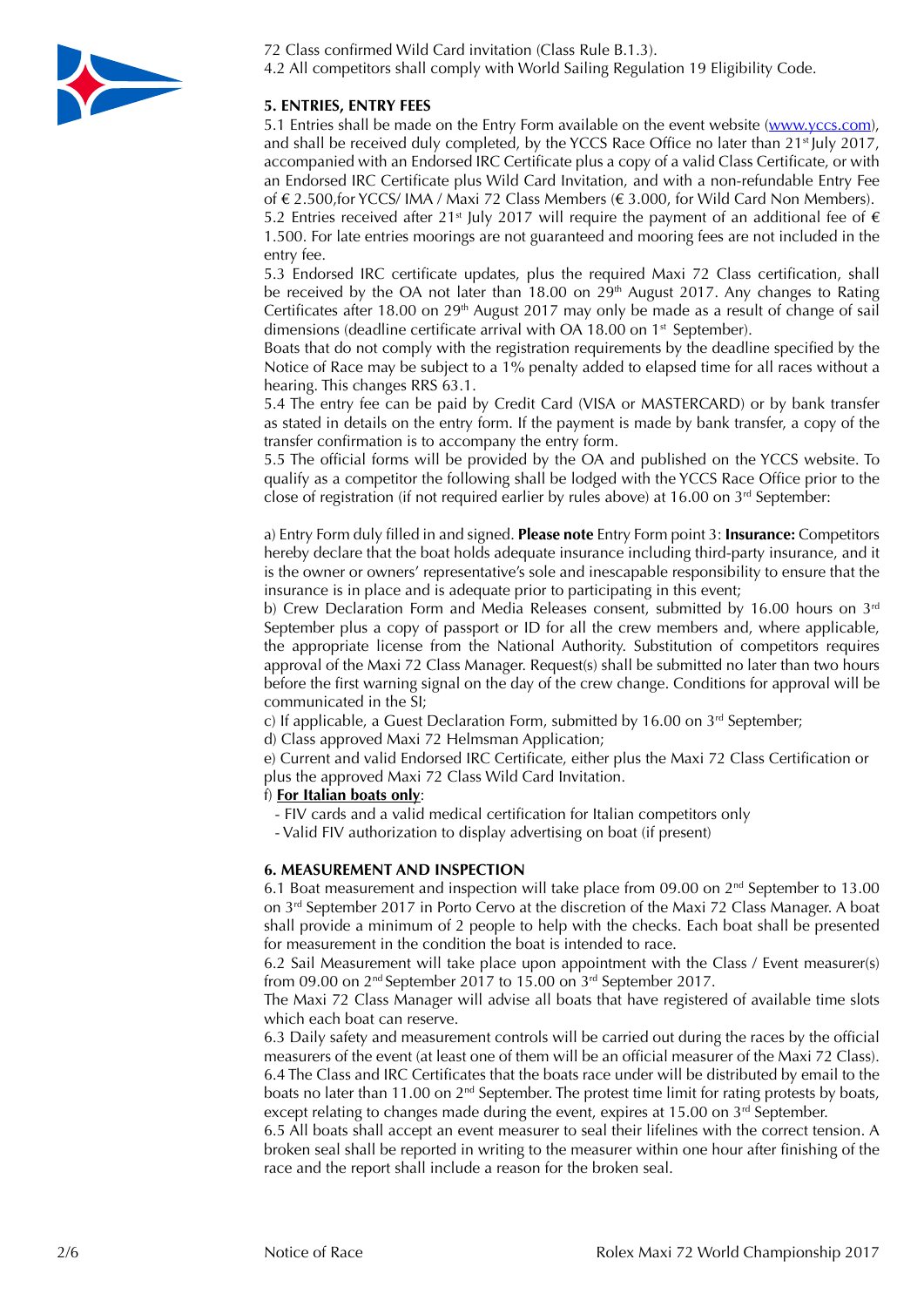

### **7. PROGRAMME AND SCHEDULE**

7.1. Based on a Coastal race counting for two W/L races, a maximum of ten "counted" W/L's shall be sailed. The event will be valid if three or more races are sailed. Per day, a maximum of three W/L races or one Coastal race may be sailed. On the final day of the event, until the warning signal of the first race, the Race Committee may announce its aim to have two W/L races even if that brings the total number of "counted" W/L's sailed to eleven races.

7.2 The scheduled time of the warning signal (for the first category in the Rolex Maxi Fleet to start) will be each day at 11.30.

7.3 The IMA Annual General Meeting will be held at the YCCS on the lay day at 10.30 or in the late afternoon if there is a re-sail that day.

7.4 The Skipper's Briefing will be held at the YCCS Clubhouse on 3<sup>rd</sup> September at 18.00.

7.5 Schedule indicating race days:

| Sunday $3^{\text{rd}}$ :<br>Registration (10.00 - 16.00). Skipper's Briefing, 18.00;<br>Monday $4th$ :<br>Race(s);<br>Tuesday $5^{\text{th}}$ :<br>Race(s);<br>Wednesday 6 <sup>th</sup> :<br>Race(s);<br>Thursday $7th$ :<br>Lay day or resail | All boats moored at regatta berths Port East Porto Cervo (if not sailing) |
|-------------------------------------------------------------------------------------------------------------------------------------------------------------------------------------------------------------------------------------------------|---------------------------------------------------------------------------|
|                                                                                                                                                                                                                                                 |                                                                           |
|                                                                                                                                                                                                                                                 |                                                                           |
|                                                                                                                                                                                                                                                 |                                                                           |
|                                                                                                                                                                                                                                                 |                                                                           |
|                                                                                                                                                                                                                                                 |                                                                           |
| Friday $8th$ :<br>Race(s).                                                                                                                                                                                                                      |                                                                           |
| Saturday 9 <sup>th</sup> :<br>Race(s).                                                                                                                                                                                                          |                                                                           |

7.6 Prize giving: Saturday 9<sup>th</sup> September at 17.30.

7.7 Alteration of program: The OA and/or race committee reserve the right to modify the program according to weather conditions or other unforeseen reasons.

# **8. SAILING INSTRUCTIONS**

The SI will be available for competitors upon final registration and published online at [www.yccs.com](http://www.yccs.com), [www.maxi72.com](http://www.maxi72.com) and [www.internationalmaxiassociation.com.](http://www.internationalmaxiassociation.com)

## **9. RACING AREA, FORMAT AND COURSES**

9.1 The racing area will be the North Eastern Sardinian waters. The following charts are recommended: nos. 42 – 323 – 324 – 325 – 910, Italian charts of Istituto Idrografico della Marina. Charts can be ordered directly at the Istituto Idrografico della Marina – Passo dell'Osservatorio 4, 16134 Genova, Italy. Tel +39 010 2463528, Fax +39 010 261400. 9.2. Windward/Leeward races are courses using inflatable buoys featuring upwind and

downwind legs. These courses will have a distance between 4 and 10 miles.

9.3 Coastal races are non-Windward/Leeward courses identified as Coastal courses by the Sailing Instructions with a distance between approximately 25 and 70 miles. A shorter or longer distance for the Coastal races shall not be grounds for protest or redress. This changes RRS 60.1(b) & 62.1(a).

9.4 A safety zone might be defined in the Sailing Instructions.

## **10. SCORING AND RESULTS**

10.1 The Low Point Scoring System as described in RRS Appendix A shall apply. Either there shall be one W/L discard if more than four W/L races are sailed or there shall be a one race (W/L or Coastal) discard if more than five races are sailed including at least two Coastal races.

10.2. Coastal races scoring: the coastal race will be awarded one score with a 1.25 factor. The final score in a coastal race for each boat will be equal to her scored points multiplied

by 1.25. 10.3 For the purpose of a series tie in accordance with RRS A8, scores shall be places rather than points.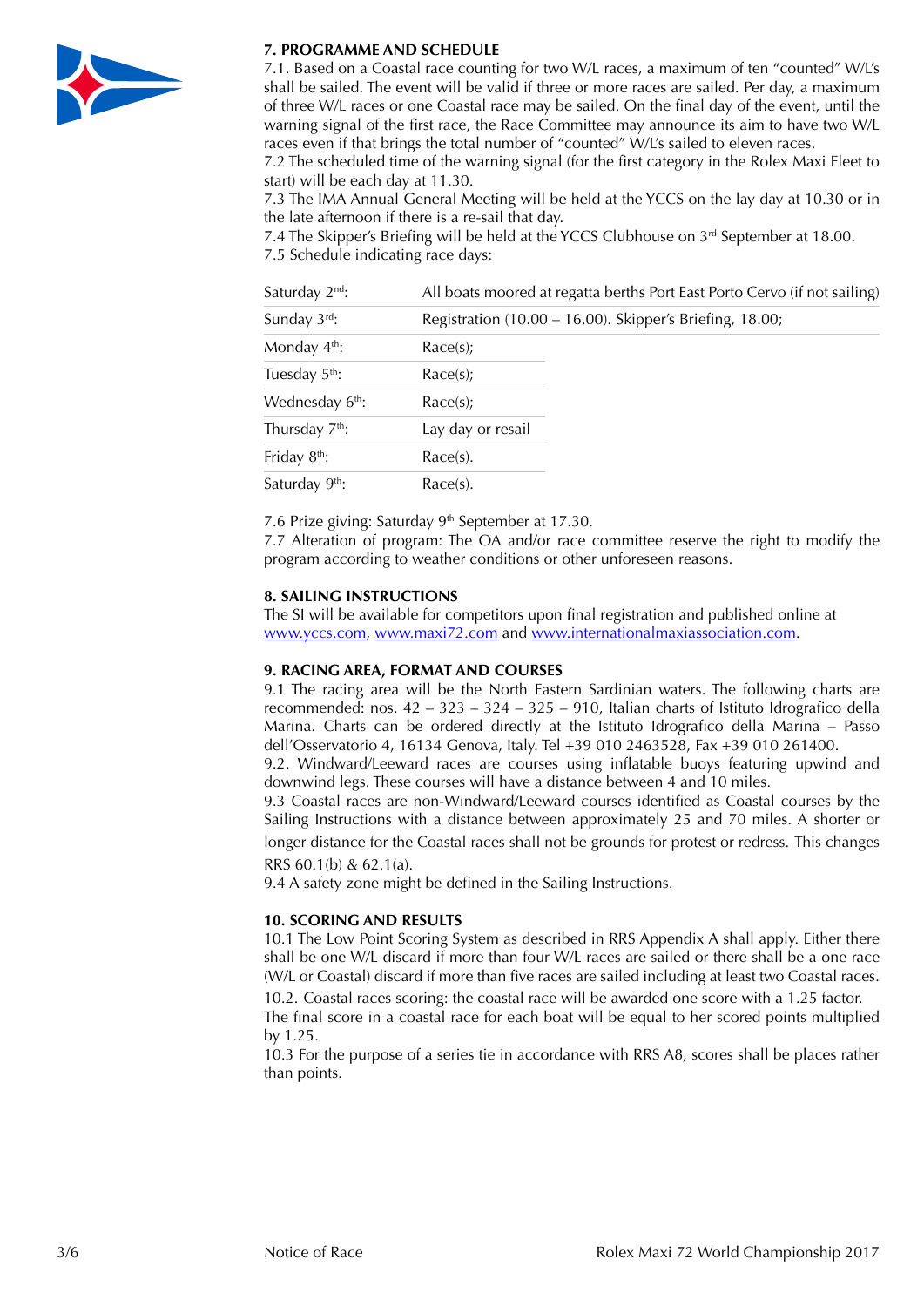

## **11. JURY, PROTESTS AND REQUESTS FOR REDRESS**

11.1 An International Jury will be appointed in accordance with RRS Appendix N. All decisions will be final as per RRS 70.4. In order to minimize protests, jury members may follow the racing on the race course. If they observe a red flag they will use the following signals to help boats take appropriate action:

(a) A green and white flag with one sound means 'The judges saw the incident and believes that no rule was broken.'

(b) A red flag with one sound means 'The judges saw the incident and believes that one boat has or more boats have broken a rule.' The judges will hail or signal each boat identified.

(c) A yellow flag with one sound means 'The judges did not observe the incident or are unable to make a decision'.

The signals displayed by the Jury Boat are for information only. If a red flag is displayed, the identified boat is not obligated to take a penalty. If a yellow or green and white flag is displayed, any boat may still protest another boat.

11.2 RRS 44.1 is changed so that the Two-Turns Penalty is replaced by the One-Turn Penalty except if the incident takes place when at least one of the boats is in the zone of a rounding or finishing mark.

11.3 Penalties taken shall be declared on the appropriate form and lodged with the race office within the protest time limit.

11.4 Redress Limitation: Redress shall not be given to a boat for a greater number of races than she completed in the event.

## **12. MOORINGS**

12.1 The entry fee includes mooring fees from 10.00 on  $1<sup>st</sup>$  September to 12.00 on  $10<sup>th</sup>$ September 2017, for dedicated pontoons at Port East provided that the completed entry form and entry fee are received by the YCCS Race Office before 21<sup>st</sup> July 2016.

12.2 Moorings are not guaranteed for late entries and mooring fees are not included with the entry fee.

12.3 The cost of electricity, water charges, tenders as well as mooring fees for late entries or additional periods are not included in the entry fee and must be paid directly to the Marina Office. The mooring place for any additional period (before and/or after the event) may be at Porto Cervo Marina or East Dock (Porto Vecchio) and different from the mooring place assigned by East Port in conjunction with the OA during the event. Assignment of moorings will be based on availability of moorings and characteristics of boats.

12.4 To reserve moorings prior and after the dates indicated in section 12.1 and for tenders, please send your mooring requirement to [secretariat@yccs.it](mailto:secretariat@yccs.it). The YCCS Race Office will inform the Marina Harbour Master or East Port accordingly.

For further information about the marina services and the price list please visit the Marina Porto Cervo web site: [www.marinadiportocervo.it](http://www.marinadiportocervo.it).

12.5 Local regulations require that all boats MUST inform the Harbourmaster's Office by radio on VHF Channel 9 when they first arrive in Porto Cervo and each time they leave or enter the harbour thereafter. When moored, it is MANDATORY for all Participants to visit the Harbourmaster's Office to finalize their registration procedures.

## **13. COACH AND SUPPORT BOATS**

13.1 Coach and support boats shall be registered with the OA as set out in the entry form (Support Boat Section).

13.2 Only support boats that have registered and carry identification provided by the OA will be allowed in the racing area.

13.3 Coach and support boats shall keep clear of the racing area at all times during racing and shall not interfere with the racing in any way, including creating excess wash or hindering an official boat carrying out its duties. The penalty for a breach of this SI is at the discretion of the international jury, including the penalties described in RRS 64.4.

#### **14. HAUL - OUT, DIVING RESTRICTIONS AND REPAIRS**

14.1 Boats may not be hauled out after  $1<sup>st</sup>$  September until the finish of the final race without prior written permission of the OA.

14.2 Independent diving inside the harbour is forbidden. Only Harbour Master's divers, available on VHF Channel 9, are authorised to dive inside the harbour. Each morning preregistered team divers (one per team) may clean the boats when at their regatta berths between 08.30 and 10.00 if in compliance with harbour rules on safety Harbour Master's divers are hired to assist cleaning or stand by in the water during that period. Instructions by the Harbour master's divers to the team divers shall be respected, non compliance may result in retracting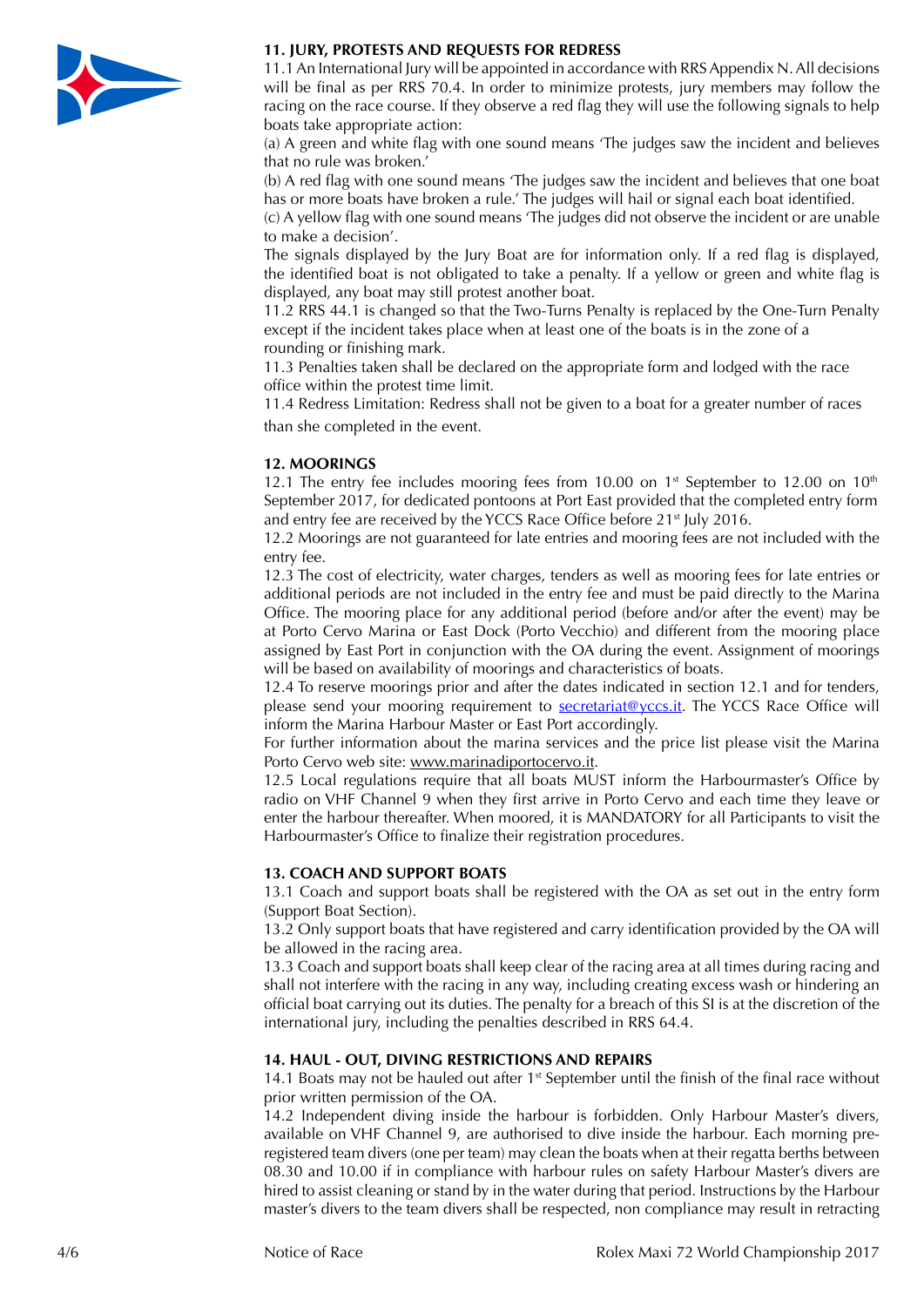

the team diver authorisation.

14.3 Repairs shall not cause recertification. Sail repairs during the event shall not be made without prior permission of the OA. Sail Repair Application forms will be available at the Race Office.

# **15. RADIO COMMUNICATION**

15.1 A boat shall neither make radio transmissions while racing nor receive communications not available to all boats. This restriction also applies to mobile telephones. 15.2 All boats shall be equipped with a Marine VHF transceiver capable of operating on VHF channel 9, 16 and 72.

### **16. TROPHIES AND PRIZES**

The following trophies and awards will be presented on Saturday,  $9<sup>th</sup>$  September 2017:

- The Rolex Maxi 72 World Championship Trophy and a Rolex Timepiece for first place overall;
- Trophies for 2nd and 3rd place overall;
- A YCCS trophy for the highest placed YCCS Member.

## **17. CONTACT DETAILS & FURTHER INFORMATION**

For further information please check the Event web site [\(www.yccs.com](http://www.yccs.com)) or contact:

### **YCCS Race Office**:

t. +39 0789 902200 | f. +39 0789 91213 | e. [secretariat@yccs.it](file:///Volumes/WD%20Elements/Clienti/Yacht%20Club/2017/Riviste/Urgenti/materiale/../AppData/Local/Microsoft/Windows/Temporary Internet Files/Content.Outlook/AppData/Local/Microsoft/Windows/Temporary Internet Files/Content.Outlook/PKD2Q3I2/secretariat@yccs.it) and/or:

**Maxi 72 Class** Manager Rob Weiland

t. +31 622549566 | e. [maxi72@internationalmaxiassociation.com](file:///Volumes/WD%20Elements/Clienti/Yacht%20Club/2017/Riviste/Urgenti/materiale/../AppData/Local/Microsoft/Windows/Temporary Internet Files/Content.Outlook/AppData/Local/Microsoft/Windows/Temporary Internet Files/Content.Outlook/PKD2Q3I2/maxi72@internationalmaxiassociation.com)

Media representatives wishing to cover the event are requested to contact:

#### **YCCS Press Office**

t. +39 0789 902200 | f. +39 0789 91213 | e. [pressoffice@yccs.it](mailto:pressoffice@yccs.it) and/or:

### **IMA Press Office**

t. +39 345 8257605 | e. [communications@internationalmaxiassociation.com](mailto:communications@internationalmaxiassociation.com) and/or:

**Maxi 72 Class** Manager Rob Weiland

t. +31 622549566 | e. [maxi72@internationalmaxiassociation.com](file:///Volumes/WD%20Elements/Clienti/Yacht%20Club/2017/Riviste/Urgenti/materiale/../AppData/Local/Microsoft/Windows/Temporary Internet Files/Content.Outlook/AppData/Local/Microsoft/Windows/Temporary Internet Files/Content.Outlook/PKD2Q3I2/maxi72@internationalmaxiassociation.com)

#### **18. DISCLAIMER OF LIABILITY**

18.1 Competitors agree to be bound by the World Sailing RRS 2017/2020, the SI and the NoR. Competitors agree that the sole and inescapable responsibility for the nautical qualities of any yacht participating in the **Rolex Maxi 72 World Championship 2017**, including her rigging, the safety equipment on board and the competence, behaviour and dress of her crew is that of the Owner/Charterer of the yacht. Competitors also agree to take any and all responsibility for all damages whatsoever caused to third persons or their belongings, to themselves or to their belongings, ashore and at sea as a consequence of their participation in the regatta, and hereby relieve from any responsibility, and agree to indemnify on a full indemnity basis and hold harmless, the OA (IMA and YCCS), Maxi 72 Class, its servants, agents and sponsors (in particular but not limited to ROLEX SA and affiliated companies) and their representatives in respect of any claim arising there from.

18.2 Competitors shall apply RRS Part 1 Fundamental Rule 4: "A boat is solely responsible for deciding whether or not to start or to continue racing".

18.3 In summary, competitors agree that the OA (IMA and YCCS), Maxi 72 Class, its servants, agents and sponsors (in particular but not only ROLEX SA and affiliated companies) and their representatives have no responsibility for loss of life or injury to members or others, or for the loss of or damage to any vessel or property.

18.4 As part of the registration process, each individual participating crew member will be required to sign a declaration accepting this disclaimer of liability.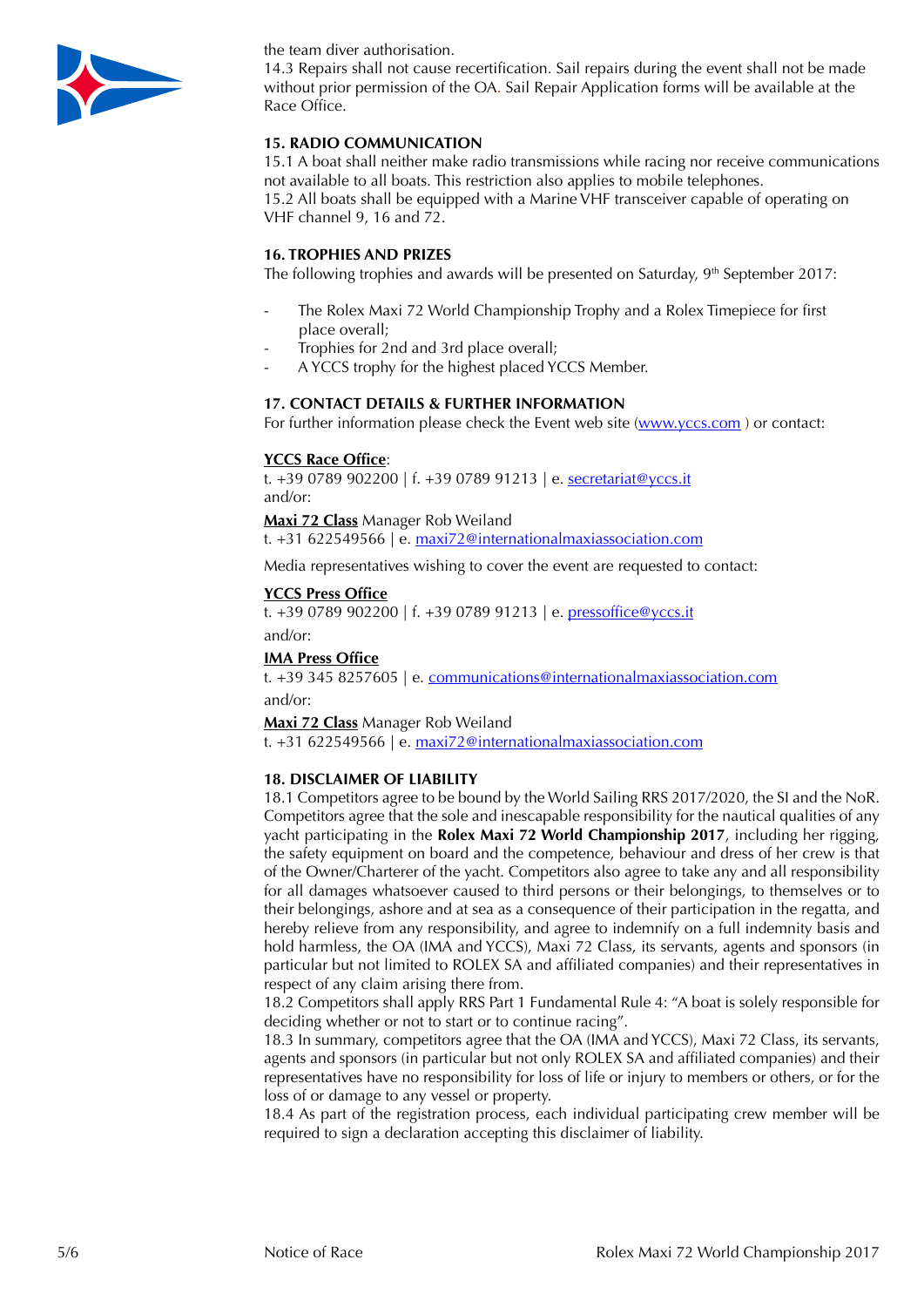

# **19. MEDIA RELEASES**

19.1 Competitors and crew members on the competing yachts grant, at no cost, YCCS, IMA, Maxi 72 Class, ROLEX SA and affiliated companies the absolute right and permission to use their name, voice, image, likeness, biographical material as well as representations of the boats in any media (being television, print and internet media), including video footage, for the sole purposes of advertising, promoting, reporting and disseminating information relating to ROLEX SA's involvement in sailing events, in particular the **Rolex Maxi 72 World Championship** ("the regatta"), and to the competitors and crew members' participation in such event. Competitors and crew members on the competing yachts also grant, at no cost, ROLEX SA and affiliated companies, the absolute right and permission to use their name, image, likeness, biographical material as well as representations of the boats in the "Perpetual Spirit" magazine, edited by ROLEX SA. Competitors and crew members' name, voice, image, likeness and biographical material shall not be used by ROLEX SA and affiliated companies in a way which constitutes an endorsement of ROLEX products by said competitors and crew-members, unless the relevant competitor or crew member is engaged by ROLEX SA or affiliated companies to endorse ROLEX products or gives his/her prior written consent to such use.

19.2 As part of the registration process, each individual participating crew member will be required to sign a declaration accepting this waiver of rights.

### **20. SOCIAL EVENTS**

20.1 The preliminary social program for the event is as follows:

Sunday 3rd September *YCCS Welcome Reception*

Wednesday 6<sup>th</sup> September *IMA Dinner (by invitation)*

Thursday 7<sup>th</sup> September *Crew Party*

Friday 8th September *Rolex Dinner (by invitation)*

Saturday 9<sup>th</sup> September *Final Prize Giving*

The final social program will be available to competitors upon final registration and published online [www.yccs.com](http://www.yccs.com).

#### **About the Maxi Yacht Rolex Cup**

The Maxi Yacht Rolex Cup & Rolex Maxi 72 Worlds has reached its 28th edition and each year gathers the cream of naval architecture and design along the quays of Porto Cervo's marina. Last year's edition registered a record number of participants with 52 boats competing in divisions ranging from the Maxi 72 class to a large Wally division. The event, organised by the Yacht Club Costa Smeralda in collaboration with IMA (International Maxi Association) and with the support of its historic sponsor Rolex, will take place from  $3<sup>rd</sup>$  to  $9<sup>th</sup>$  September. As always, tough competition on the water will be accompanied by exclusive social appointments ashore.

#### **MINI MAXI WORLDS PALMARES**

 - RAN (GBR) - RAN 2 (GBR) - BELLA MENTE (USA) - RAN 2 (GBR) - ALEGRE (GBR)

#### **MAXI 72 WORLDS PALMARES**

**2015** – BELLA MENTE (USA) **2016** – BELLA MENTE (USA)